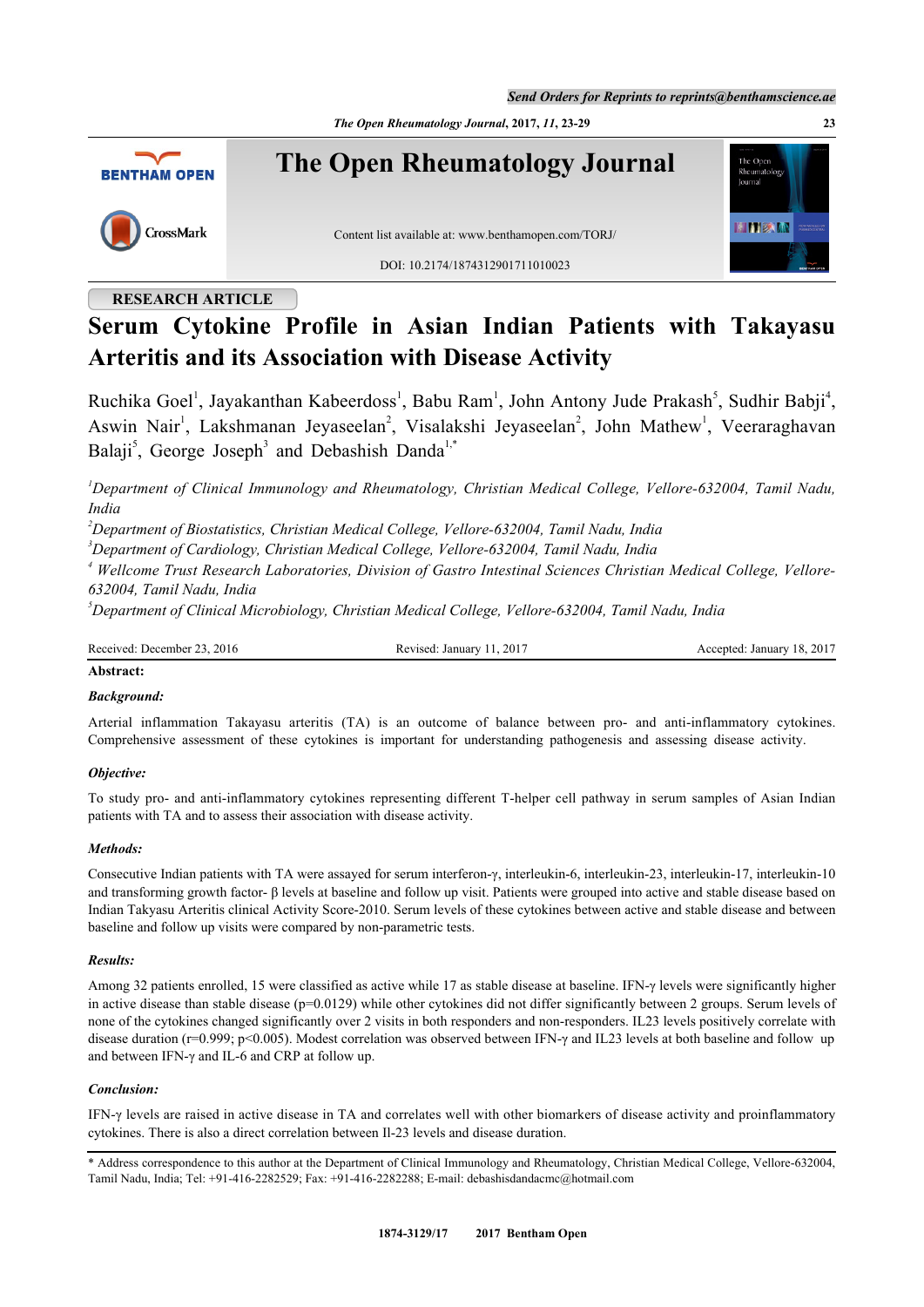**Keywords:** Takayasu arteritis, Large vessel vasculitis, Cytokines, Biomarkers, Interleukin-6, Interferon-gamma, Asian Indians.

#### **INTRODUCTION**

Takayasu arteritis (TA) is a rare, large-vessel vasculitis of unknown etiology affecting the aorta and main branches [\[1](#page-5-0)]. Cell-mediated immunity has been thought to predominate the initial inflammatory process which ultimately leads onto stenosis, occlusion and aneurysm formation in TA. Several pro-inflammatory cytokines such as tumor necrosis factor (TNF)-α, interferon (IFN)-γ, IL-6, IL-12 and IL-18 have been associated with granuloma formation on large vessels [[2,](#page-5-1) [3](#page-5-2)]. Granuloma formation in giant cell arteritis (GCA), the other granulomatous large vessel vasculitis, has been clearly deciphered to involve the Th1 associated cytokines (IL-12, IFN-γ) as well as Th17 associated cytokines (IL-6, IL-17 and IL-23) [\[4](#page-5-3)]. Transforming growth factor (TGF)-β is a pro-fibrotic cytokine per se, but in the presence of pro-inflammatory cytokine IL-6, it induces *de novo* differentiation of IL-17 producing T cells [[5\]](#page-5-4).

The profile of T cells driving the inflammatory process and search for biomarkers is the focus of current research in TA, especially in the setting of a lack of ideal biomarkers to assess disease activity in this medical condition. Previous studies conducted in the Korean and Turkish populations have reported elevated levels of IL-6 and IL-18 among their TA patients [[6,](#page-5-5) [7](#page-5-6)]. However, the cytokine profile has differed across studies from different regions of the world. This could be due to differences in clinical profile of disease across various series. For instance, TA patients in series from India had lesser female predominance (61%) than series from Japan and USA (91% to 96%). Pulmonary and renal arterial involvement is more common in Indian patients (49%, 53%) as compared to Japanese (4.7%, 21.7%) and Americans (7%, 18%). Fever as a symptom has been reported to be less common in Indians as compared to the other two ethnic cohorts [\[8](#page-5-7) - [10\]](#page-5-8).

Our aim was to study the relation between pro- and anti-inflammatory cytokines (IFN-γ, IL-6, IL-23, IL-17, IL-10 and TGF-β) representing different T-helper cell pathway in serum samples of Asian Indian patients with TA and to assess their association with disease activity.

#### **MATERIALS AND METHODS**

Consecutive Indian patients satisfying the ACR criteria for TA were recruited from our outpatient and in-patient services [\[11](#page-5-9)]. TA patients were assessed according to disease activity by ITAS2010 (Indian Takayasu Arteritis Clinical Activity Score) and ITAS-A (CRP) [[12\]](#page-5-10). ITAS 2010  $\geq$ 2 or ITAS-A (CRP)  $\geq$ 3 was categorized as active disease while patients with ITAS 2010 =0 or ITAS-A CRP ≤2 were categorized as stable disease. ITAS 2010 of 1 and ITAS-A CRP of 2 was considered as indeterminate with respect to their disease activity status. Only those patients with unambiguous evidence of disease activity who could be classified into either active or inactive disease were included in the study. Patients with indeterminate disease activity were hence excluded from the study.

During follow up, patients were classified as responders and non-responders. Responders were those who had active disease at baseline but attained stable disease state during follow up. Inability to attain stable disease during follow up in a patient with active disease at baseline or a relapse into active disease in a patient with stable disease at baseline were grouped into non responders.

Blood samples of all recruited patients were collected at baseline and at follow-up. Serum cytokines IFN-γ, IL-23, TGF-β1 (Invitrogen Corporation, Camarillo, CA) and IL-10, IL-17 (BioSource Europe S.A., Nivelles Belgium.) levels were estimated using commercial Enzyme-Linked Immunosorbent Assay (ELISA) kit as per the manufacturer's protocol.

#### **Statistical Analysis**

Depending upon the type of data distribution, the data are depicted as mean  $\pm$  S.D. or median (IQR). Mann Whitney U test was used for comparing the cytokine levels between two groups and Wilcoxon test were used to compare cytokine levels at 2 visits. Correlation between parameters was assessed by Spearman correlation test using GraphPad Prism software.

#### **RESULTS**

Thirty two consecutive Indian patients satisfying the ACR criteria for TA were recruited [\[11\]](#page-5-9). Among these, 15 patients were classified as active disease while 17 had stable disease at baseline visit.

Table **[1](#page-2-0)** summarizes the demographic, angiographic and laboratory details of the subjects. Twenty nine (90.63%)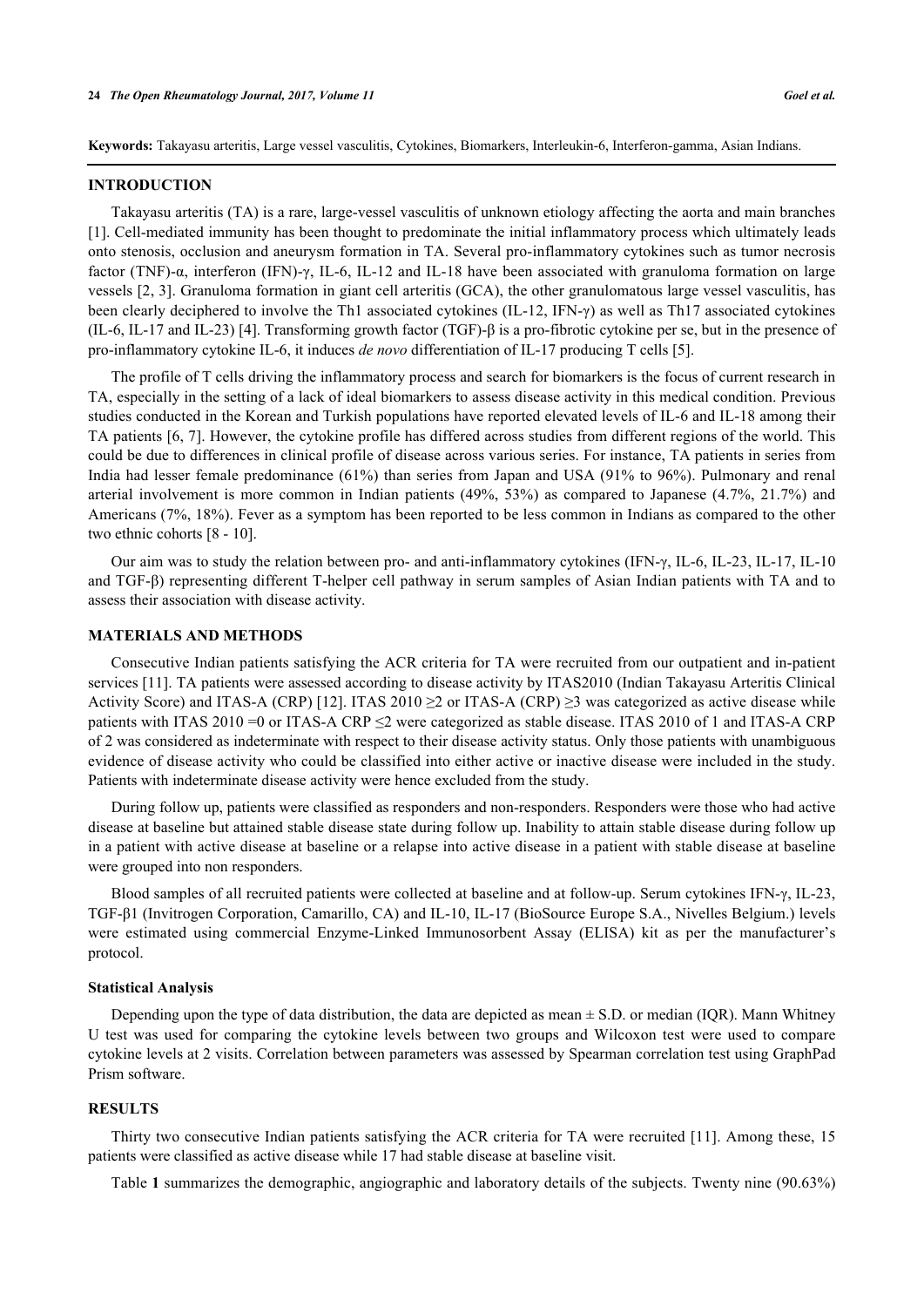patients were treated with steroids (mean dose: 27.24±18.53 prednisolone equivalent), 27 (87.1%) patients were on additional immunosuppressant (Mycophenolate in 23 patients and 4 were on Azathioprine).

<span id="page-2-0"></span>

|  |  | Table 1. Comparison of clinical, angiographic and laboratory features of TA patients at baseline and follow-up. |
|--|--|-----------------------------------------------------------------------------------------------------------------|
|  |  |                                                                                                                 |

|                                                              |                     | <b>At Baseline</b>  |                                                                          | <b>Follow</b> up  |  |
|--------------------------------------------------------------|---------------------|---------------------|--------------------------------------------------------------------------|-------------------|--|
|                                                              | Active              | <b>Stable</b>       | Active                                                                   | <b>Stable</b>     |  |
| N                                                            | 15                  | 17                  | 4                                                                        | 28                |  |
| Median age in years (IQR)                                    | $24.0(20.0-29.0)$   | $32.0(25.0 - 42.5)$ | $24.0(20.3 - 45.8)$                                                      | $28.5(20.8-34.5)$ |  |
| Male/Female                                                  | 1/14                | 2/15                | 0/4                                                                      | 3/25              |  |
| Median disease duration prior to recruitment in months (IQR) | $18.0(6.0-36.0)$    | $24.0(12.0-54.0)$   | $9.5(5.0-16.3)$                                                          | $6.5(3-10.75)$    |  |
| <b>ITAS-2010</b>                                             | $6.0(2.0-8.0)$      | $0.0(0.0-0.0)$      | $3.5(0.8-7.8)$                                                           | $0(0.0-0.0)$      |  |
| $ESR$ (mm/1 <sup>st</sup> hr)                                | $36.5(14.0 - 70.8)$ | $20.0(13.5-43.0)$   | $34(15-35)$                                                              | $20(12-39)$       |  |
| $CRP$ (mg/L)                                                 | $4.5(1.1-33.2)$     | $3.4(0.6 - 11.0)$   | $15.6(6.11-18.0)$                                                        | $2.9(0.73-12.3)$  |  |
| Angiographic assessment                                      |                     |                     |                                                                          |                   |  |
| Type $1:2:3:4:5(n)$                                          | 3:0:2:2:8           | 7:0:2:3:5           | 1:0:0:0:3                                                                | 9:0:4:5:10        |  |
| Serum Cytokines levels(pg/ml)                                |                     |                     |                                                                          |                   |  |
| IFN- $\gamma^{**}$                                           | $2.8(0-12.8)$       | $0(0-0)$            | $0(0-22.35)$                                                             | $0(0-8.83)$       |  |
| $IL-6*$                                                      | $18.2(3.2 - 46.2)$  | $9.6(4.8-16.33)$    | 24.85(7.6-45.05)                                                         | $8.8(4.8-17.65)$  |  |
| $IL-23*$                                                     | $1.0(0.0-12.5)$     | $0.0(0.0-2.6)$      | $2.1(0-13.54)$                                                           | $0(0-6.94)$       |  |
| $IL-17*$                                                     | $0.0(0.0-2.0)$      | $0.0(0.0-2.95)$     | $3.2(0-10.38)$                                                           | $0(0-1.58)$       |  |
| $IL-10*$                                                     | $1.4(0.0-6.9)$      | $2.8(1.8-6.2)$      | $3.45(2.28-11.6)$                                                        | $4.1(2.8-6.55)$   |  |
| $TGF-\beta*$                                                 |                     |                     | 169.1(98.9-235.1) 206.3(78.9-249.1) 203.3(101.7-242.6) 173.1(96.6-237.9) |                   |  |

<span id="page-2-1"></span>\*\*p <0.01. \*P values for IL-6, IL-23, IL-17, IL-10 and TGF-β are 0.3447, 0.1548, 0.7693, 0.2285 and 0.8799 respectively for comparison between active *vs.* stable disease group.



# **Baseline Visit**

**Fig. (1).** Represents the concentration of concentration of pro and anti-inflammatory cytokines in serum sample of TA patients (active (A) and stable (S)) at baseline (BL).

At baseline, the active disease group had numerically higher levels of acute phase reactants (ESR and CRP) compared to stable disease group but it was not statistically significant. Median ITAS score of patients at baseline and follow-up were  $0(0-6)$  and  $0(0-0)$  respectively.

At baseline, however, IFN-γ levels were found to be significantly elevated in patients with active disease when compared to patients with stable disease (p=0.0129). IL-6 and IL-23 levels tended to be higher in patients with active disease as compared to stable TA patients, but did not attain statistically significance ( $p=0.3447$ ). On the contrary, IL-10 and TGF-β levels were elevated among stable patients as compared to patients with active disease, but again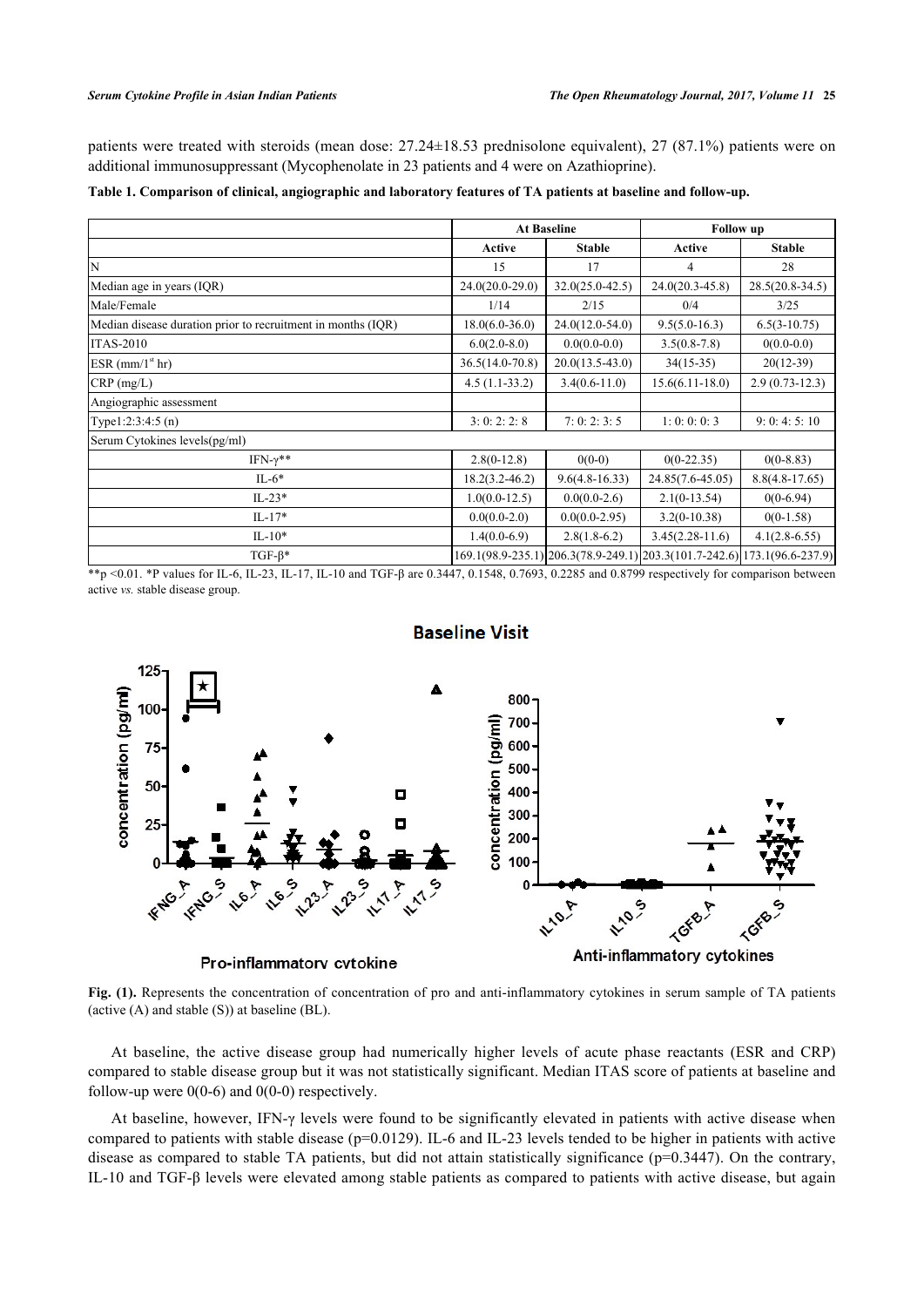#### **26** *The Open Rheumatology Journal, 2017, Volume 11 Goel et al.*

didn't attain statistical significance (Table **[1](#page-2-0)**)(Fig. **[1](#page-2-1)**).

IL23 levels were observed to be positively correlated with disease duration ( $r=0.999$ ;  $p<0.005$ ). IL17 levels were below measurable limits in most of the patients, so the results were not anlayzed further.

At follow-up, 12 patients responded to treatment while 4 patients were classified as non-responders. The responders had decreased pro-inflammatory cytokine and increased anti-inflammatory cytokine profile. Serial estimation at 2 time points did not show significant difference in levels of any of the pro-inflammatory cytokines *i.e.* IFN-γ, IL-6 and IL-23 between 2 visits in responders (baseline *vs*. follow up: IFN-γ: 3.50(0.42-12.53) *vs*. 0(0-10.28)pg/ml, p=0.69; IL-6: 8(2-39) *vs*. 5.2(3.6-36.15) pg/ml, p= 0.285 ; IL-23:1(0-11.69) *vs*. 0(0-13.68)pg/ml, p=0.241). Nor did the levels of antiinflammatory cytokines show any difference during follow up (Baseline *vs*. follow up- IL-10:4.1(2.8-6.2) *vs*. 1.4(0.-5.88) pg/ml, p=0.513; TGF-β: 153.8(76.33-232.2) *vs*. 125.1(86.01-189.4) pg/ml, p=0.969). IL-6 level and IL-23 increased numerically in non-responders at follow up visit (median values at baseline *vs*. follow up: IL-6 38.3(12.05-53.23) *vs*. 24.75(7.6-45.05) pg/ml; IL-23 2.1(0-10.43) *vs*. 2.1(0- 13.54), ; IFN-γ: 19.75(0.7-55.3) *vs*. 0(0-22.35)pg/ml,; IL-10 10.35(0.35-32.09) *vs*. 3.45(2.27-11.6) pg/ml,; TGF-β 159(36.93-286.4) *vs*. 203.3(101.7-242.6) (Fig. **[2](#page-3-0)**). However, due to very small number of active patients (n=4) at follow-up in this group, statistical analysis was not performed.

<span id="page-3-0"></span>We next determined the correlation between various cytokines studied and other inflammatory markers *i.e.*. ESR and CRP. At baseline, IFN-  $\gamma$  levels significantly correlated with IL-23 (r=0.389; p<0.05) and ESR (r=0.373;p<0.05). ESR had a good correlation with IL-6 and CRP also ( $r=0.506$ ;  $p<0.005$  and  $r=0.484$ ;  $p<0.05$  respectively). Similarly, at follow-up, a significant correlation was found between IFN- $\gamma$  and CRP, IFN- $\gamma$  and IL-6, IFN- $\gamma$  and IL-23 (r= 0.427; p<0.05r=0.543; p<0.05, r=0.74; p<0.005 respectively).



**Fig. (2).** Represents the profile of pro-inflammatory cytokine profile in responders group. IFN-γ level at baseline and at follow-up (a). IL-6 level at baseline and at follow-up (b). IL-23 level at baseline and at follow-up (c).

#### **DISCUSSION**

In this first ever Asian Indian study, we have evaluated all the three T-helper cell lineage cytokines in TA patients. The striking finding in this study were raised IFN-y levels in active patients at baseline and good correlation of this cytokine with conventional markers of disease activity (ESR an CRP) as well as with IL-6, the main pro-inflammatory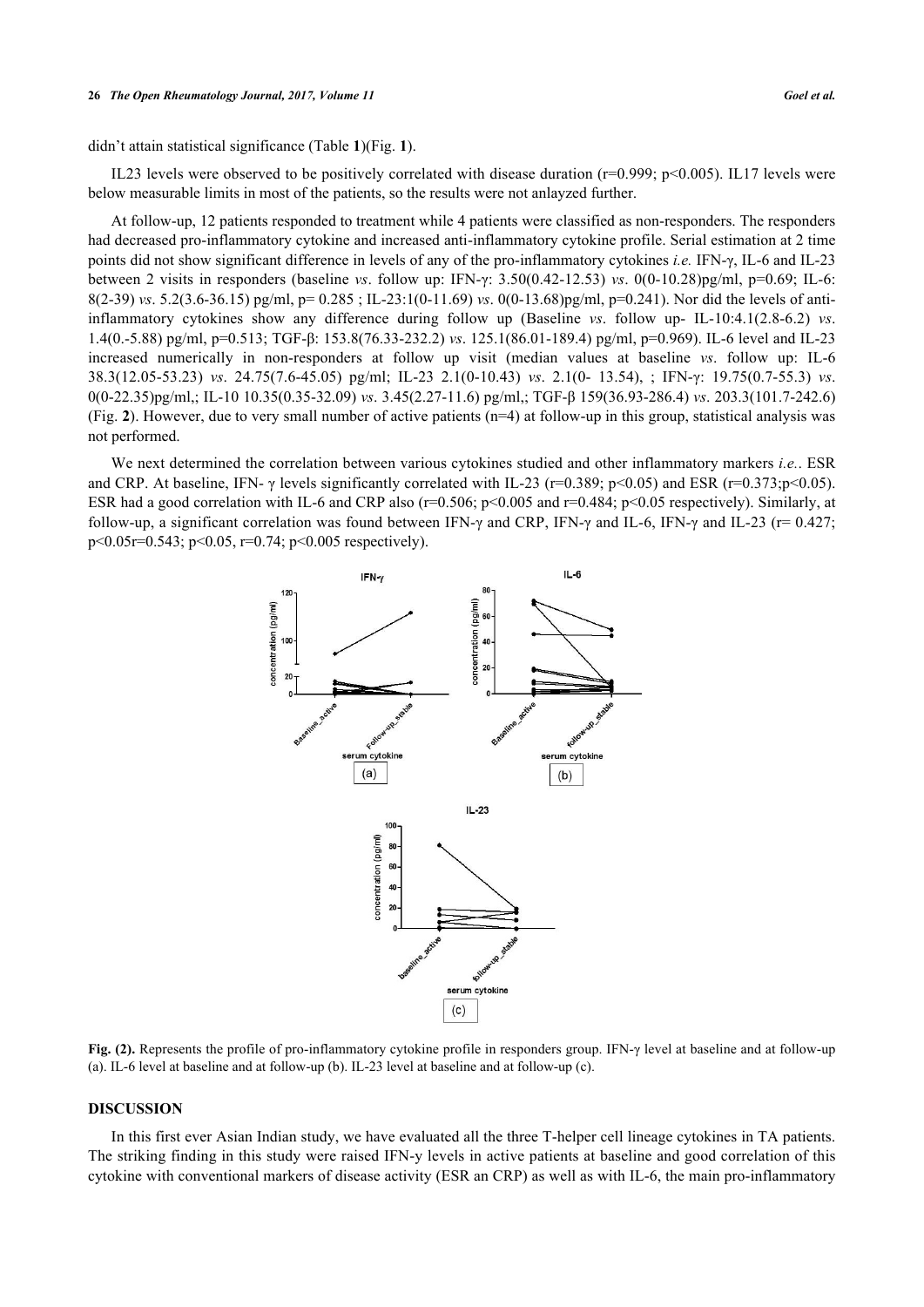cytokine shown previously to cause inflammation in TA. This observation becomes especially relevant in Indian TA patients in context of higher prevalence of tuberculosis in India. Various studies have postulated tuberculosis to be implicated in pathogenesis of TA and IFN-γ is the main cytokine responsible for granuloma formation both in TB and possibly in TA [[13,](#page-5-11) [14\]](#page-5-12).

Previously, Tripathy *et al.* have also shown an elevated mRNA expression of IFN-γ in TA patients [[15\]](#page-5-13). Similarly, an increased mRNA expression level of IFN-γ has been observed in GCA[[16](#page-5-14), [17\]](#page-5-15). In addition, we observed numerically higher levels of IL-6 in serum of patients with active disease when compared to stable disease at baseline visit. Serum IL-6 level have been shown to be elevated in TA and GCA patients with active disease in a previous study by Salvarani *et al*. [[18](#page-5-16)]. A very recent Japanese study has also observed an increase in the levels of IL-6 and TNF-α in TA patients during active phase [[19](#page-5-17)]. However, in yet another study from Turkey, IL-18 but not IL-6 was found to be elevated in active disease [[20\]](#page-6-0). Tocilizumab, an IL-6 R blocker has been shown to control inflammation in this disease [\[21](#page-6-1)]. Use of baseline immunosuppressant in majority of patients could have led to insignificant results in our study.

IL-10 regulates the immune response by suppressing the release and function of pro-inflammatory cytokines such as TNF-α, IL-1β and IL-6 [[22\]](#page-6-2). A trend towards elevated levels of IL-10 and low levels of IL-6 in stable patients shows a that a critical balance of these cytokines may be an important factor in controlling inflammation in TA patients on treatment.

We also observed numerically higher levels of IL-23 in our patients with active disease. This is in line with other reports showing involvement of Th17 cytokines in TA in literature, as IL-23 is an activating cytokine of Th17 cells [\[23](#page-6-3), [24\]](#page-6-4). Positive correlation between IL-23 and disease duration in our study possibly shows that Th17 cells may have proliferated over a longer course of disease. Mirsattari *et al*., too have reported a positive correlation between IL-23 and disease duration in ulcerative colitis, a reported co-morbidity in some cases of TA [[25\]](#page-6-5).

One of the main limitations of the present study is the small sample size of non-responders during follow-up due to which we could not clearly establish the importance of serially measuring these cytokines for disease activity assessment in TA. Studies with larger sample size are required for further understanding of role of these cytokines in pathogenesis and management of TA patients. Moreover, estimation of these cytokines in-vitro in supernatant of cultured PBMCs or tissue immunostaining would probably be better than serum estimation to assess the real cytokine profile of TA patients. The relation of IL-23 with disease duration also needs to be explored further.

#### **CONCLUSION**

IFN-γ levels are raised in active disease in TA and correlates well with other biomarkers of disease activity and proinflammatory cytokines. Il-23 level also correlated with disease duration in TA.

## **ETHICS APPROVAL AND CONSENT TO PARTICIPATE**

The study was approved by the ethics committee and Institutional review board of Christian Medical college, Vellore.

### **HUMAN AND ANIMAL RIGHTS**

No Animals were used in this research. The study involved blood samples from human subjects after obtaining written informed consent. It was conducted in compliance with the principles laid in declaration of Helsinki in 1975 and revised in 1983.

#### **CONSENT FOR PUBLICATION**

Not applicable.

#### **CONFLICT OF INTEREST**

The authors confirm that this article content has no conflict of interest.

# **ACKNOWLEDGEMENTS**

We thank Ms Srividhyalaxmi V for help in collection of blood samples and Ms Sarita Natarajan for technical help in this study.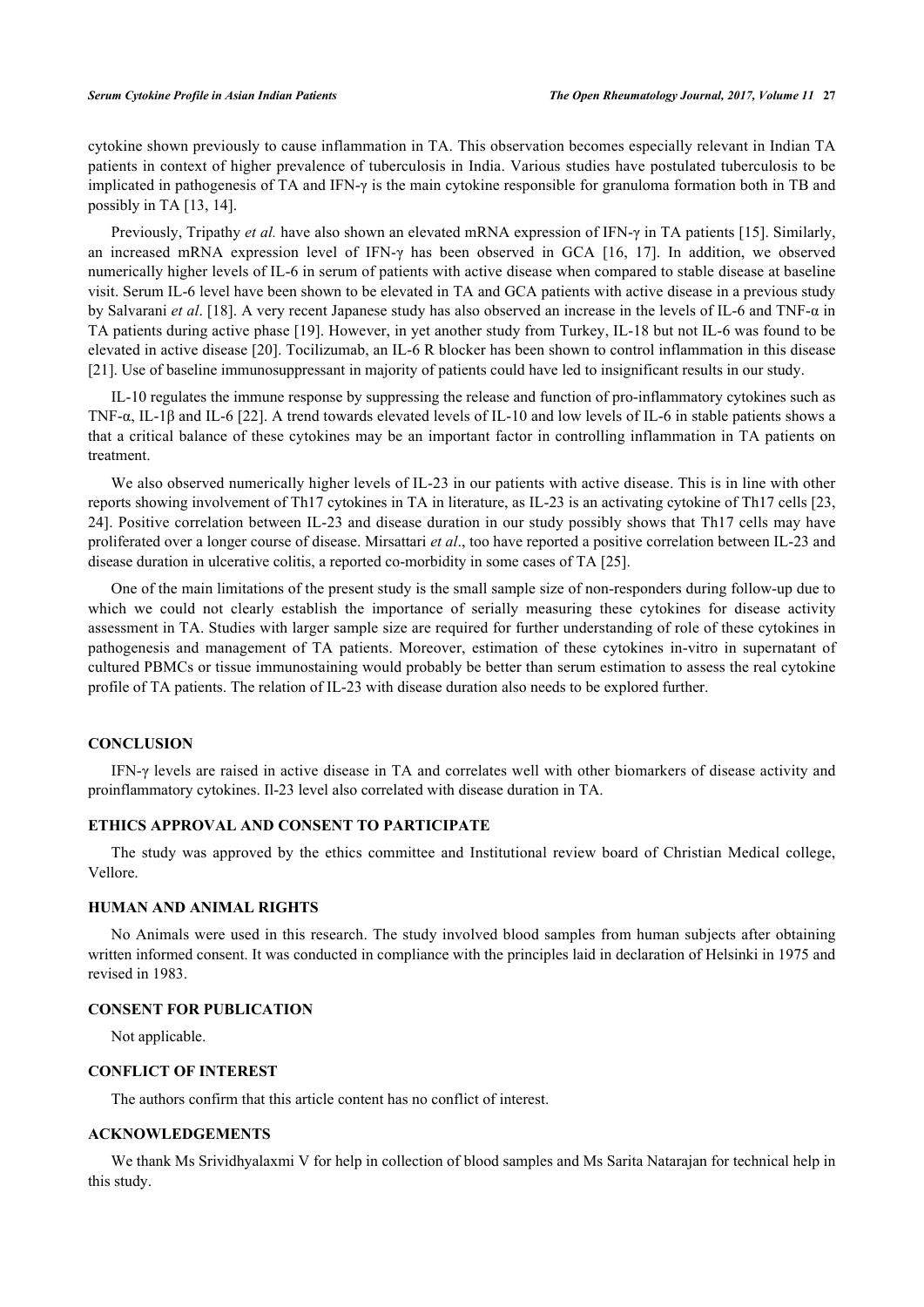#### **REFERENCES**

- <span id="page-5-0"></span>[1] Alibaz-Oner F, Aydin SZ, Direskeneli H. Advances in the diagnosis, assessment and outcome of Takayasus arteritis. Clin Rheumatol 2013; 32(5): 541-6. [\[http://dx.doi.org/10.1007/s10067-012-2149-3\]](http://dx.doi.org/10.1007/s10067-012-2149-3) [PMID: [23271611](http://www.ncbi.nlm.nih.gov/pubmed/23271611)]
- <span id="page-5-1"></span>[2] Weyand CM, Hicok KC, Hunder GG, Goronzy JJ. Tissue cytokine patterns in patients with polymyalgia rheumatica and giant cell arteritis. Ann Intern Med 1994; 121(7): 484-91. [\[http://dx.doi.org/10.7326/0003-4819-121-7-199410010-00003](http://dx.doi.org/10.7326/0003-4819-121-7-199410010-00003)] [PMID: [8067646\]](http://www.ncbi.nlm.nih.gov/pubmed/8067646)
- <span id="page-5-2"></span>[3] Weyand CM, Fulbright JW, Hunder GG, Evans JM, Goronzy JJ. Treatment of giant cell arteritis: interleukin-6 as a biologic marker of disease activity. Arthritis Rheum 2000; 43(5): 1041-8. [\[http://dx.doi.org/10.1002/1529-0131\(200005\)43:5<1041::AID-ANR12>3.0.CO;2-7](http://dx.doi.org/10.1002/1529-0131(200005)43:5<1041::AID-ANR12>3.0.CO;2-7)] [PMID: [10817557\]](http://www.ncbi.nlm.nih.gov/pubmed/10817557)
- <span id="page-5-3"></span>[4] Weyand CM, Younge BR, Goronzy JJ. IFN-γ and IL-17: the two faces of T-cell pathology in giant cell arteritis. Curr Opin Rheumatol 2011;  $23(1)$ : 43-9. [\[http://dx.doi.org/10.1097/BOR.0b013e32833ee946\]](http://dx.doi.org/10.1097/BOR.0b013e32833ee946) [PMID: [20827207](http://www.ncbi.nlm.nih.gov/pubmed/20827207)]
- <span id="page-5-4"></span>[5] Veldhoen M, Hocking RJ, Atkins CJ, Locksley RM, Stockinger B. TGFbeta in the context of an inflammatory cytokine milieu supports *de novo* differentiation of IL-17-producing T cells. Immunity 2006; 24(2): 179-89. [\[http://dx.doi.org/10.1016/j.immuni.2006.01.001\]](http://dx.doi.org/10.1016/j.immuni.2006.01.001) [PMID: [16473830](http://www.ncbi.nlm.nih.gov/pubmed/16473830)]
- <span id="page-5-5"></span>[6] Park MC, Lee SW, Park YB, Lee SK. Serum cytokine profiles and their correlations with disease activity in Takayasus arteritis. Rheumatology (Oxford) 2006; 45(5): 545-8. [\[http://dx.doi.org/10.1093/rheumatology/kei266](http://dx.doi.org/10.1093/rheumatology/kei266)] [PMID: [16352633\]](http://www.ncbi.nlm.nih.gov/pubmed/16352633)
- <span id="page-5-6"></span>[7] Alibaz-Oner F, Yentür SP, Saruhan-Direskeneli G, Direskeneli H. Serum cytokine profiles in Takayasus arteritis: search for biomarkers. Clin Exp Rheumatol 2015; 33(2)(Suppl. 89): S-32-5. [PMID: [25436391\]](http://www.ncbi.nlm.nih.gov/pubmed/25436391)
- <span id="page-5-7"></span>[8] Jain S, Kumari S, Ganguly NK, Sharma BK. Current status of Takayasu arteritis in India. Int J Cardiol 1996; 54(Suppl.): S111-6. [\[http://dx.doi.org/10.1016/S0167-5273\(96\)88780-8\]](http://dx.doi.org/10.1016/S0167-5273(96)88780-8) [PMID: [9119512](http://www.ncbi.nlm.nih.gov/pubmed/9119512)]
- [9] Maksimowicz-McKinnon K, Clark TM, Hoffman GS. Limitations of therapy and a guarded prognosis in an American cohort of Takayasu arteritis patients. Arthritis Rheum 2007; 56(3): 1000-9. [\[http://dx.doi.org/10.1002/art.22404](http://dx.doi.org/10.1002/art.22404)] [PMID: [17328078\]](http://www.ncbi.nlm.nih.gov/pubmed/17328078)
- <span id="page-5-8"></span>[10] Ohigashi H, Haraguchi G, Konishi M, *et al.* Improved prognosis of Takayasu arteritis over the past decadecomprehensive analysis of 106 patients. Circ J 2012; 76(4): 1004-11. [\[http://dx.doi.org/10.1253/circj.CJ-11-1108\]](http://dx.doi.org/10.1253/circj.CJ-11-1108) [PMID: [22301847](http://www.ncbi.nlm.nih.gov/pubmed/22301847)]
- <span id="page-5-9"></span>[11] Arend WP, Michel BA, Bloch DA, *et al.* The American College of Rheumatology 1990 criteria for the classification of Takayasu arteritis. Arthritis Rheum 1990; 33(8): 1129-34. [\[http://dx.doi.org/10.1002/art.1780330811](http://dx.doi.org/10.1002/art.1780330811)] [PMID: [1975175\]](http://www.ncbi.nlm.nih.gov/pubmed/1975175)
- <span id="page-5-10"></span>[12] Misra R, Danda D, Rajappa SM, *et al.* Development and initial validation of the Indian Takayasu Clinical Activity Score (ITAS2010). Rheumatology (Oxford) 2013; 52(10): 1795-801. [\[http://dx.doi.org/10.1093/rheumatology/ket128](http://dx.doi.org/10.1093/rheumatology/ket128)] [PMID: [23594468\]](http://www.ncbi.nlm.nih.gov/pubmed/23594468)
- <span id="page-5-11"></span>[13] Rook GA, Steele J, Fraher L, *et al.* Vitamin D3, gamma interferon, and control of proliferation of *Mycobacterium tuberculosis* by human monocytes. Immunology 1986; 57(1): 159-63. [PMID: [3002968\]](http://www.ncbi.nlm.nih.gov/pubmed/3002968)
- <span id="page-5-12"></span>[14] Weyand CM, Goronzy JJ. Immune mechanisms in medium and large-vessel vasculitis. Nat Rev Rheumatol 2013; 9(12): 731-40. [\[http://dx.doi.org/10.1038/nrrheum.2013.161\]](http://dx.doi.org/10.1038/nrrheum.2013.161) [PMID: [24189842](http://www.ncbi.nlm.nih.gov/pubmed/24189842)]
- <span id="page-5-13"></span>[15] Tripathy NK, Chauhan SK, Nityanand S. Cytokine mRNA repertoire of peripheral blood mononuclear cells in Takayasus arteritis. Clin Exp Immunol 2004; 138: 369-74. [\[http://dx.doi.org/10.1111/j.1365-2249.2004.02613.x\]](http://dx.doi.org/10.1111/j.1365-2249.2004.02613.x) [PMID: [15498051](http://www.ncbi.nlm.nih.gov/pubmed/15498051)]
- <span id="page-5-14"></span>[16] Weyand CM, Tetzlaff N, Björnsson J, Brack A, Younge B, Goronzy JJ. Disease patterns and tissue cytokine profiles in giant cell arteritis. Arthritis Rheum 1997; 40(1): 19-26. [\[http://dx.doi.org/10.1002/art.1780400105](http://dx.doi.org/10.1002/art.1780400105)] [PMID: [9008596\]](http://www.ncbi.nlm.nih.gov/pubmed/9008596)
- <span id="page-5-15"></span>[17] Müller A, Trabandt A, Gloeckner-Hofmann K, *et al.* Localized Wegeners granulomatosis: predominance of CD26 and IFN-gamma expression. J Pathol 2000; 192(1): 113-20. [\[http://dx.doi.org/10.1002/1096-9896\(2000\)9999:9999<::AID-PATH656>3.0.CO;2-M](http://dx.doi.org/10.1002/1096-9896(2000)9999:9999<::AID-PATH656>3.0.CO;2-M)] [PMID: [10951408\]](http://www.ncbi.nlm.nih.gov/pubmed/10951408)
- <span id="page-5-16"></span>[18] Salvarani C, Cantini F, Boiardi L, Hunder GG. Laboratory investigations useful in giant cell arteritis and Takayasus arteritis. Clin Exp Rheumatol 2003; 21(6)(Suppl. 32): S23-8. [PMID: [14740424\]](http://www.ncbi.nlm.nih.gov/pubmed/14740424)
- <span id="page-5-17"></span>[19] Tamura N, Maejima Y, Tezuka D, *et al.* Profiles of serum cytokine levels in Takayasu arteritis patients: Potential utility as biomarkers for monitoring disease activity. J Cardiol 2016. Epub ahead of print 15 December 2016 [\[http://dx.doi.org/10.1016/j.jjcc.2016.10.016\]](http://dx.doi.org/10.1016/j.jjcc.2016.10.016) [PMID: [27989502](http://www.ncbi.nlm.nih.gov/pubmed/27989502)]